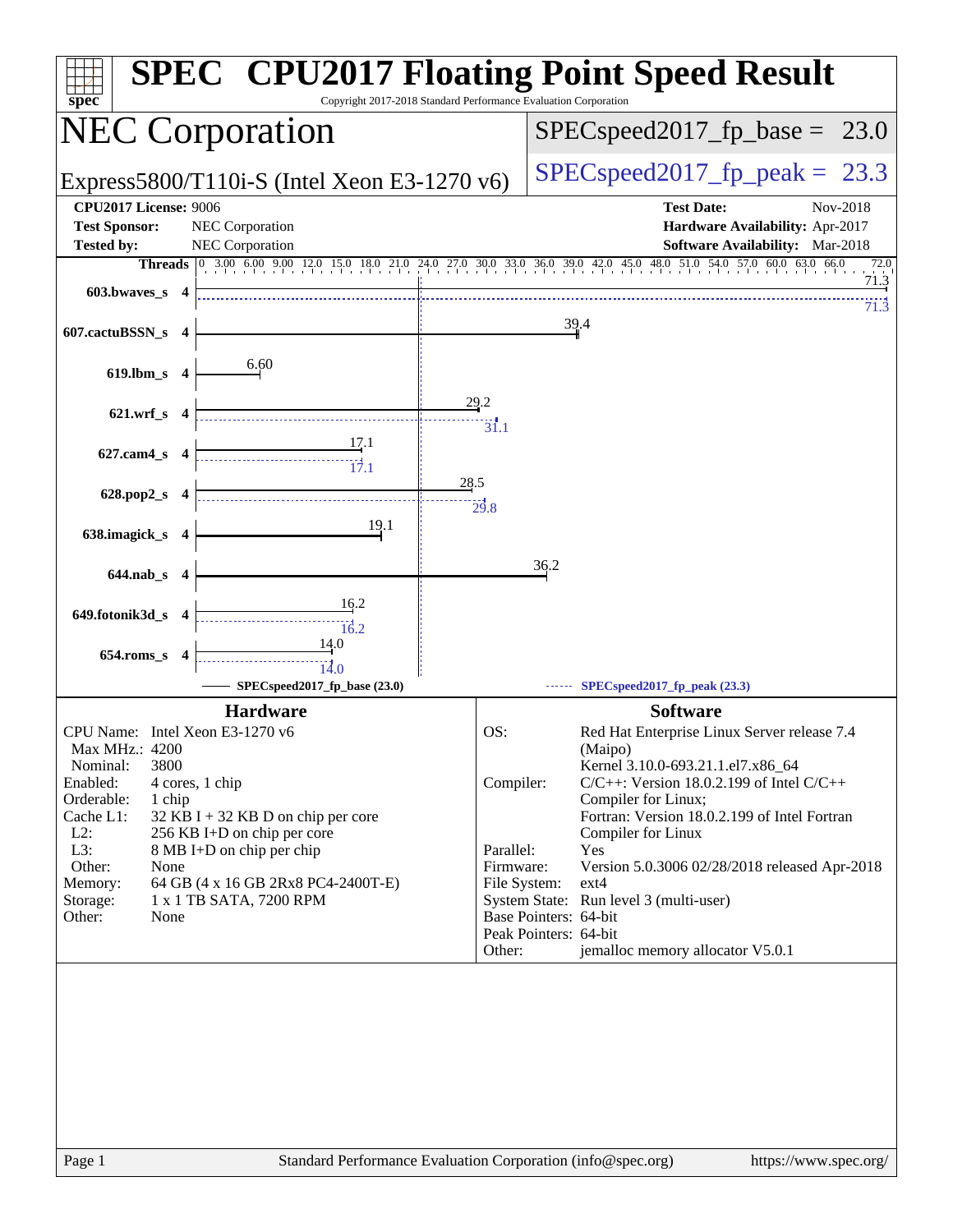

Copyright 2017-2018 Standard Performance Evaluation Corporation

## NEC Corporation

Express5800/T110i-S (Intel Xeon E3-1270 v6) [SPECspeed2017\\_fp\\_peak =](http://www.spec.org/auto/cpu2017/Docs/result-fields.html#SPECspeed2017fppeak) 23.3

 $SPECspeed2017_fp\_base = 23.0$ 

**[Test Sponsor:](http://www.spec.org/auto/cpu2017/Docs/result-fields.html#TestSponsor)** NEC Corporation **[Hardware Availability:](http://www.spec.org/auto/cpu2017/Docs/result-fields.html#HardwareAvailability)** Apr-2017

**[CPU2017 License:](http://www.spec.org/auto/cpu2017/Docs/result-fields.html#CPU2017License)** 9006 **[Test Date:](http://www.spec.org/auto/cpu2017/Docs/result-fields.html#TestDate)** Nov-2018 **[Tested by:](http://www.spec.org/auto/cpu2017/Docs/result-fields.html#Testedby)** NEC Corporation **[Software Availability:](http://www.spec.org/auto/cpu2017/Docs/result-fields.html#SoftwareAvailability)** Mar-2018

### **[Results Table](http://www.spec.org/auto/cpu2017/Docs/result-fields.html#ResultsTable)**

|                            | <b>Base</b>    |                |             |                | <b>Peak</b> |                |             |                |                |              |                |              |                |              |
|----------------------------|----------------|----------------|-------------|----------------|-------------|----------------|-------------|----------------|----------------|--------------|----------------|--------------|----------------|--------------|
| <b>Benchmark</b>           | <b>Threads</b> | <b>Seconds</b> | Ratio       | <b>Seconds</b> | Ratio       | <b>Seconds</b> | Ratio       | <b>Threads</b> | <b>Seconds</b> | <b>Ratio</b> | <b>Seconds</b> | <b>Ratio</b> | <b>Seconds</b> | <b>Ratio</b> |
| $603.bwaves$ s             | 4              | 827            | 71.3        | 827            | 71.3        | 827            | 71.4        | 4              | 827            | 71.3         | 827            | 71.4         | 827            | 71.3         |
| 607.cactuBSSN s            | 4              | 425            | 39.3        | 423            | 39.4        | 422            | 39.5        | $\overline{4}$ | 425            | 39.3         | 423            | 39.4         | 422            | 39.5         |
| $619.1$ bm s               | 4              | 792            | 6.62        | <u>793</u>     | 6.60        | 794            | 6.60        | 4              | 792            | 6.62         | <u>793</u>     | 6.60         | 794            | 6.60         |
| $621$ wrf s                | 4              | 452            | 29.2        | 453            | 29.2        | 455            | 29.1        | $\overline{4}$ | 425            | 31.1         | 425            | <b>31.1</b>  | 427            | 31.0         |
| $627$ .cam4 s              | 4              | 518            | 17.1        | 520            | 17.0        | 518            | 17.1        | 4              | 517            | 17.1         | 517            | 17.1         | 517            | 17.1         |
| $628.pop2_s$               | 4              | 416            | 28.5        | 416            | 28.5        | 416            | 28.5        | $\overline{4}$ | 398            | 29.8         | 398            | 29.9         | 399            | 29.8         |
| 638.imagick_s              | 4              | 754            | 19.1        | 755            | 19.1        | 755            | 19.1        | 4              | 754            | 19.1         | 755            | 19.1         | 755            | <u>19.1</u>  |
| $644$ .nab s               | 4              | 482            | 36.2        | 482            | 36.2        | 483            | 36.2        | 4              | 482            | 36.2         | 482            | 36.2         | 483            | 36.2         |
| 649.fotonik3d s            | 4              | 562            | 16.2        | 562            | 16.2        | 562            | <b>16.2</b> | $\overline{4}$ | 562            | 16.2         | 562            | <b>16.2</b>  | 562            | 16.2         |
| $654$ .roms s              | 4              | 1124           | <b>14.0</b> | 1122           | 14.0        | 1125           | 14.0        | 4              | 1125           | 14.0         | 1123           | <b>14.0</b>  | 1122           | 14.0         |
| $SPEC speed2017$ fp base = | 23.0           |                |             |                |             |                |             |                |                |              |                |              |                |              |

**[SPECspeed2017\\_fp\\_peak =](http://www.spec.org/auto/cpu2017/Docs/result-fields.html#SPECspeed2017fppeak) 23.3**

Results appear in the [order in which they were run.](http://www.spec.org/auto/cpu2017/Docs/result-fields.html#RunOrder) Bold underlined text [indicates a median measurement](http://www.spec.org/auto/cpu2017/Docs/result-fields.html#Median).

### **[Operating System Notes](http://www.spec.org/auto/cpu2017/Docs/result-fields.html#OperatingSystemNotes)**

Stack size set to unlimited using "ulimit -s unlimited"

### **[General Notes](http://www.spec.org/auto/cpu2017/Docs/result-fields.html#GeneralNotes)**

Environment variables set by runcpu before the start of the run: KMP\_AFFINITY = "granularity=fine,compact" LD\_LIBRARY\_PATH = "/home/cpu2017/lib/ia32:/home/cpu2017/lib/intel64:/home/cpu2017/je5.0.1-32:/home/cpu2017/je5.0.1-64" OMP\_STACKSIZE = "192M"

 Binaries compiled on a system with 1x Intel Core i7-6700K CPU + 32GB RAM memory using Redhat Enterprise Linux 7.5 Transparent Huge Pages enabled by default Prior to runcpu invocation Filesystem page cache synced and cleared with: sync; echo 3 > /proc/sys/vm/drop\_caches

 Yes: The test sponsor attests, as of date of publication, that CVE-2017-5754 (Meltdown) is mitigated in the system as tested and documented. Yes: The test sponsor attests, as of date of publication, that CVE-2017-5753 (Spectre variant 1) is mitigated in the system as tested and documented. Yes: The test sponsor attests, as of date of publication, that CVE-2017-5715 (Spectre variant 2) is mitigated in the system as tested and documented.

 jemalloc, a general purpose malloc implementation built with the RedHat Enterprise 7.5, and the system compiler gcc 4.8.5 sources available from jemalloc.net or <https://github.com/jemalloc/jemalloc/releases>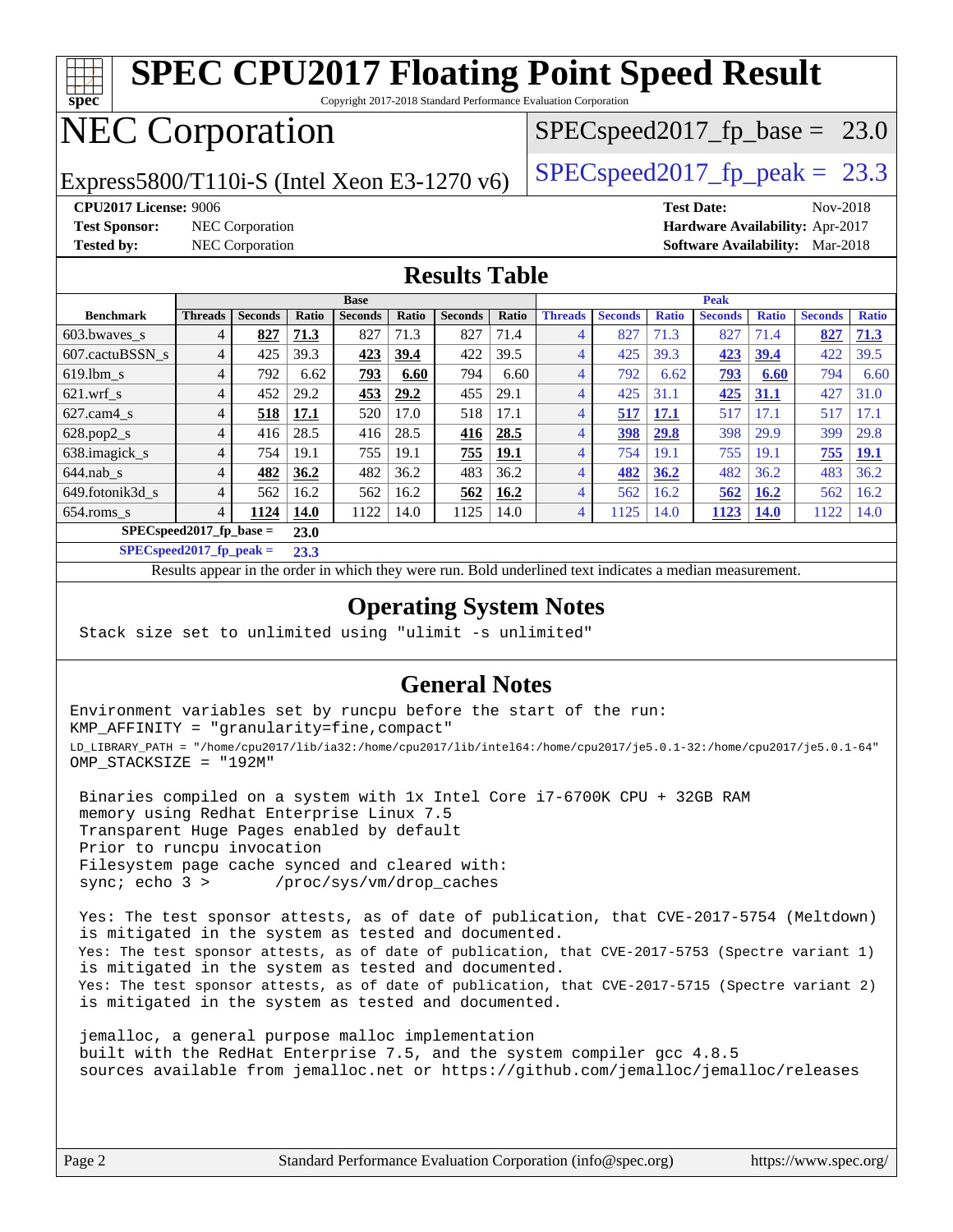| spec                                                                                                                                                                                                                                                                                                                                                                                                                                                                    | Copyright 2017-2018 Standard Performance Evaluation Corporation                                                                                                                                                            | <b>SPEC CPU2017 Floating Point Speed Result</b>                                                                                                             |
|-------------------------------------------------------------------------------------------------------------------------------------------------------------------------------------------------------------------------------------------------------------------------------------------------------------------------------------------------------------------------------------------------------------------------------------------------------------------------|----------------------------------------------------------------------------------------------------------------------------------------------------------------------------------------------------------------------------|-------------------------------------------------------------------------------------------------------------------------------------------------------------|
| <b>NEC Corporation</b>                                                                                                                                                                                                                                                                                                                                                                                                                                                  |                                                                                                                                                                                                                            | $SPEC speed2017_f p\_base = 23.0$                                                                                                                           |
| Express5800/T110i-S (Intel Xeon E3-1270 $v6$ )                                                                                                                                                                                                                                                                                                                                                                                                                          |                                                                                                                                                                                                                            | $SPEC speed2017fp peak = 23.3$                                                                                                                              |
| <b>CPU2017 License: 9006</b><br><b>Test Sponsor:</b><br><b>NEC Corporation</b><br>NEC Corporation<br><b>Tested by:</b>                                                                                                                                                                                                                                                                                                                                                  |                                                                                                                                                                                                                            | <b>Test Date:</b><br>Nov-2018<br>Hardware Availability: Apr-2017<br>Software Availability: Mar-2018                                                         |
|                                                                                                                                                                                                                                                                                                                                                                                                                                                                         | <b>Platform Notes</b>                                                                                                                                                                                                      |                                                                                                                                                             |
| BIOS Settings:<br>Power Management Policy: Custom<br>Energy Performance: Performance<br>Hyper-Threading: Disabled<br>Sysinfo program /home/cpu2017/bin/sysinfo<br>Rev: r5974 of 2018-05-19 9bcde8f2999c33d61f64985e45859ea9<br>running on t110is Tue Nov 13 15:49:25 2018<br>SUT (System Under Test) info as seen by some common utilities.<br>For more information on this section, see<br>https://www.spec.org/cpu2017/Docs/config.html#sysinfo<br>From /proc/cpuinfo |                                                                                                                                                                                                                            |                                                                                                                                                             |
| model name: $Intel(R)$ Xeon $(R)$ CPU E3-1270 v6 @ 3.80GHz<br>"physical id"s (chips)<br>ı.<br>4 "processors"<br>cpu cores : 4<br>siblings : 4<br>physical 0: cores 0 1 2 3                                                                                                                                                                                                                                                                                              |                                                                                                                                                                                                                            | cores, siblings (Caution: counting these is hw and system dependent. The following<br>excerpts from /proc/cpuinfo might not be reliable. Use with caution.) |
| From 1scpu:<br>Architecture:<br>$CPU$ op-mode( $s$ ):<br>Byte Order:<br>CPU(s):<br>On-line $CPU(s)$ list:<br>Thread( $s$ ) per core:<br>Core(s) per socket:<br>Socket(s):<br>NUMA $node(s)$ :<br>Vendor ID:<br>CPU family:<br>Model:<br>Model name:<br>Stepping:<br>CPU MHz:<br>CPU max MHz:<br>CPU min MHz:<br>BogoMIPS:<br>Virtualization:<br>L1d cache:<br>Lli cache:<br>L2 cache:<br>L3 cache:<br>NUMA node0 CPU(s):                                                | x86 64<br>$32$ -bit, $64$ -bit<br>Little Endian<br>4<br>$0 - 3$<br>1<br>4<br>1<br>1<br>GenuineIntel<br>6<br>158<br>9<br>3941.460<br>4200.0000<br>800.0000<br>7584.00<br>$VT - x$<br>32K<br>32K<br>256K<br>8192K<br>$0 - 3$ | $Intel(R) Xeon(R) CPU E3-1270 v6 @ 3.80GHz$                                                                                                                 |
|                                                                                                                                                                                                                                                                                                                                                                                                                                                                         | (Continued on next page)                                                                                                                                                                                                   |                                                                                                                                                             |
| Page 3                                                                                                                                                                                                                                                                                                                                                                                                                                                                  | Standard Performance Evaluation Corporation (info@spec.org)                                                                                                                                                                | https://www.spec.org/                                                                                                                                       |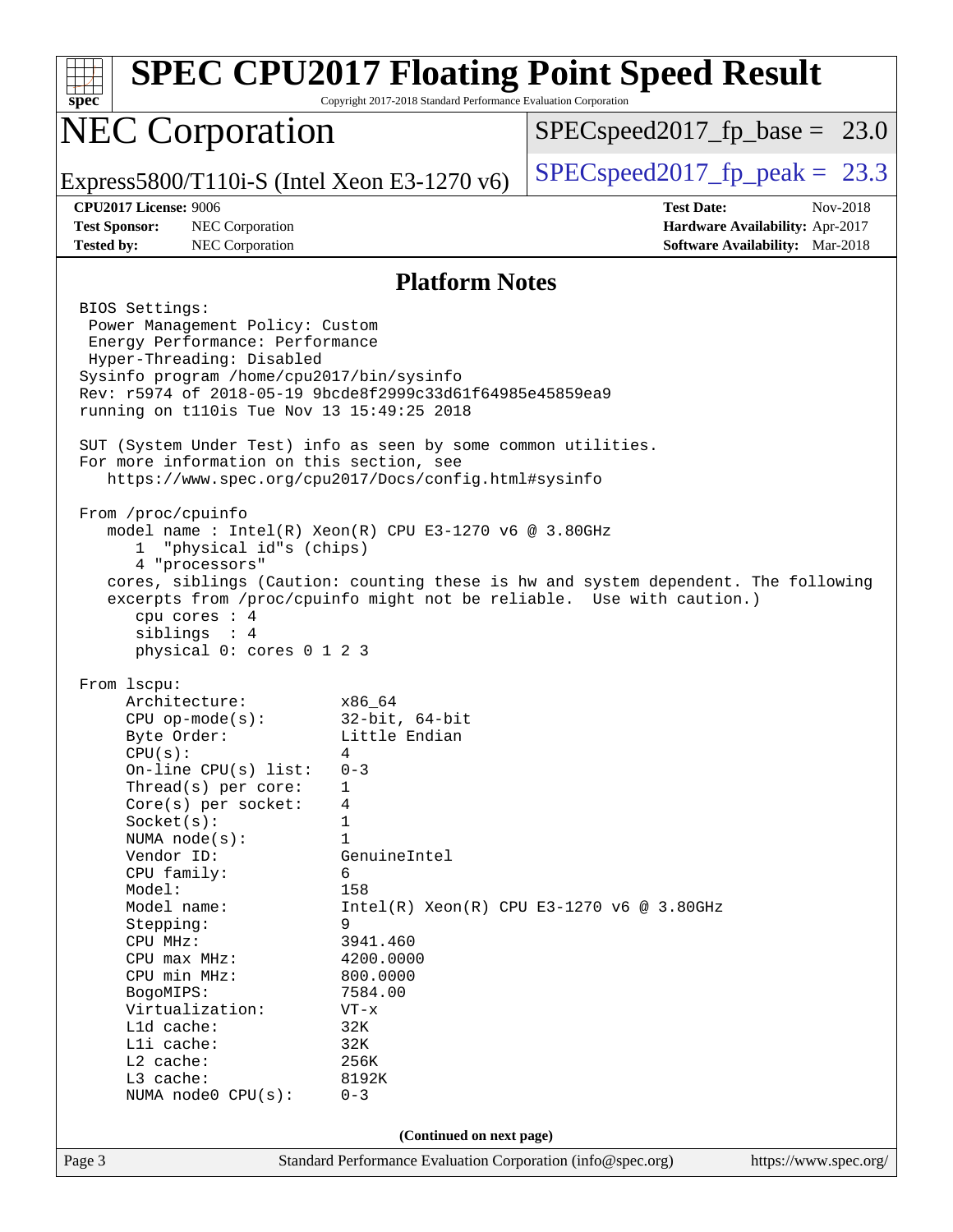| spec <sup>®</sup>                                                                                                                                                                                                              | <b>SPEC CPU2017 Floating Point Speed Result</b><br>Copyright 2017-2018 Standard Performance Evaluation Corporation                                                                                                                                                                                                                                                                                                                                                                                                                                                                                                                                                                                                                                                                                                |
|--------------------------------------------------------------------------------------------------------------------------------------------------------------------------------------------------------------------------------|-------------------------------------------------------------------------------------------------------------------------------------------------------------------------------------------------------------------------------------------------------------------------------------------------------------------------------------------------------------------------------------------------------------------------------------------------------------------------------------------------------------------------------------------------------------------------------------------------------------------------------------------------------------------------------------------------------------------------------------------------------------------------------------------------------------------|
| <b>NEC Corporation</b>                                                                                                                                                                                                         | $SPEC speed2017_f p\_base = 23.0$                                                                                                                                                                                                                                                                                                                                                                                                                                                                                                                                                                                                                                                                                                                                                                                 |
| Express5800/T110i-S (Intel Xeon E3-1270 v6)                                                                                                                                                                                    | $SPEC speed2017_fp\_peak = 23.3$                                                                                                                                                                                                                                                                                                                                                                                                                                                                                                                                                                                                                                                                                                                                                                                  |
| <b>CPU2017 License: 9006</b><br><b>Test Sponsor:</b><br>NEC Corporation<br><b>Tested by:</b><br>NEC Corporation                                                                                                                | <b>Test Date:</b><br>Nov-2018<br>Hardware Availability: Apr-2017<br><b>Software Availability:</b> Mar-2018                                                                                                                                                                                                                                                                                                                                                                                                                                                                                                                                                                                                                                                                                                        |
|                                                                                                                                                                                                                                | <b>Platform Notes (Continued)</b>                                                                                                                                                                                                                                                                                                                                                                                                                                                                                                                                                                                                                                                                                                                                                                                 |
| Flagg:<br>/proc/cpuinfo cache data<br>cache size : 8192 KB<br>From numactl --hardware<br>physical chip.<br>available: 1 nodes (0)<br>node 0 cpus: 0 1 2 3<br>node 0 size: 65474 MB<br>node 0 free: 63624 MB<br>node distances: | fpu vme de pse tsc msr pae mce cx8 apic sep mtrr pge mca cmov<br>pat pse36 clflush dts acpi mmx fxsr sse sse2 ss ht tm pbe syscall nx pdpelgb rdtscp<br>lm constant_tsc art arch_perfmon pebs bts rep_good nopl xtopology nonstop_tsc<br>aperfmperf eagerfpu pni pclmulqdq dtes64 monitor ds_cpl vmx smx est tm2 ssse3 fma<br>cx16 xtpr pdcm pcid sse4_1 sse4_2 x2apic movbe popcnt tsc_deadline_timer aes xsave<br>avx f16c rdrand lahf_lm abm 3dnowprefetch epb invpcid_single intel_pt spec_ctrl<br>ibpb_support tpr_shadow vnmi flexpriority ept vpid fsgsbase tsc_adjust bmil hle avx2<br>smep bmi2 erms invpcid rtm mpx rdseed adx smap clflushopt xsaveopt xsavec xgetbvl<br>dtherm ida arat pln pts hwp hwp_notify hwp_act_window hwp_epp<br>WARNING: a numactl 'node' might or might not correspond to a |
| node<br>0<br>0:<br>10<br>From /proc/meminfo<br>MemTotal:<br>65915016 kB<br>HugePages_Total:<br>$\Omega$<br>2048 kB<br>Hugepagesize:                                                                                            |                                                                                                                                                                                                                                                                                                                                                                                                                                                                                                                                                                                                                                                                                                                                                                                                                   |
| From /etc/*release* /etc/*version*<br>os-release:<br>NAME="Red Hat Enterprise Linux Server"<br>VERSION="7.4 (Maipo)"<br>ID="rhel"<br>ID LIKE="fedora"<br>VARIANT="Server"<br>VARIANT_ID="server"<br>VERSION_ID="7.4"           | PRETTY_NAME="Red Hat Enterprise Linux Server 7.4 (Maipo)"<br>redhat-release: Red Hat Enterprise Linux Server release 7.4 (Maipo)<br>system-release: Red Hat Enterprise Linux Server release 7.4 (Maipo)<br>system-release-cpe: cpe:/o:redhat:enterprise_linux:7.4:ga:server                                                                                                                                                                                                                                                                                                                                                                                                                                                                                                                                       |
| uname $-a$ :<br>x86_64 x86_64 GNU/Linux                                                                                                                                                                                        | Linux t110is 3.10.0-693.21.1.el7.x86_64 #1 SMP Fri Feb 23 18:54:16 UTC 2018 x86_64                                                                                                                                                                                                                                                                                                                                                                                                                                                                                                                                                                                                                                                                                                                                |
| Kernel self-reported vulnerability status:                                                                                                                                                                                     |                                                                                                                                                                                                                                                                                                                                                                                                                                                                                                                                                                                                                                                                                                                                                                                                                   |
|                                                                                                                                                                                                                                | (Continued on next page)                                                                                                                                                                                                                                                                                                                                                                                                                                                                                                                                                                                                                                                                                                                                                                                          |
| Page 4                                                                                                                                                                                                                         | Standard Performance Evaluation Corporation (info@spec.org)<br>https://www.spec.org/                                                                                                                                                                                                                                                                                                                                                                                                                                                                                                                                                                                                                                                                                                                              |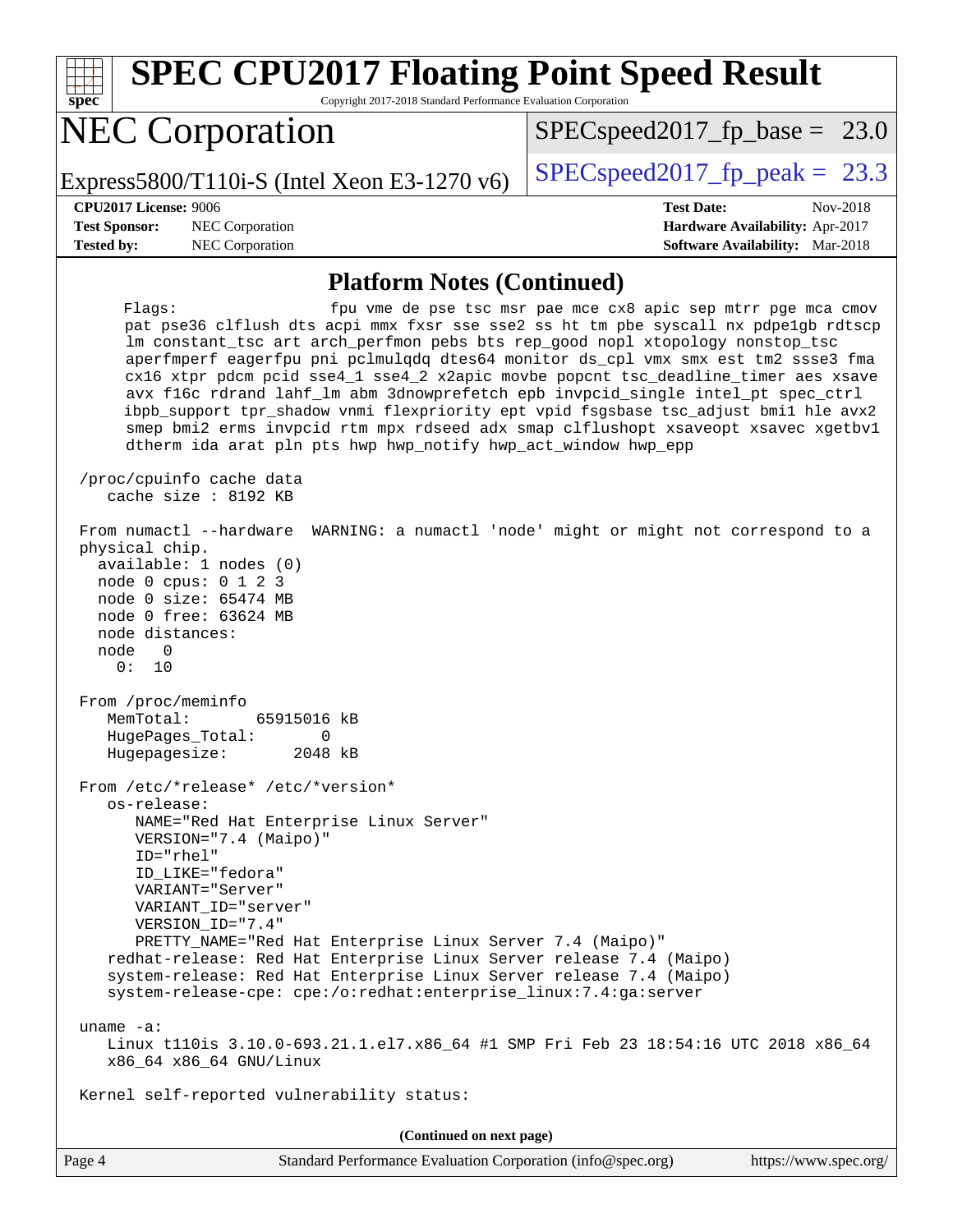| <b>SPEC CPU2017 Floating Point Speed Result</b> |  |
|-------------------------------------------------|--|

Copyright 2017-2018 Standard Performance Evaluation Corporation

### NEC Corporation

 $SPEC speed2017_fp\_base = 23.0$ 

Express5800/T110i-S (Intel Xeon E3-1270 v6) [SPECspeed2017\\_fp\\_peak =](http://www.spec.org/auto/cpu2017/Docs/result-fields.html#SPECspeed2017fppeak) 23.3

**[spec](http://www.spec.org/)**

**[Test Sponsor:](http://www.spec.org/auto/cpu2017/Docs/result-fields.html#TestSponsor)** NEC Corporation **[Hardware Availability:](http://www.spec.org/auto/cpu2017/Docs/result-fields.html#HardwareAvailability)** Apr-2017

**[CPU2017 License:](http://www.spec.org/auto/cpu2017/Docs/result-fields.html#CPU2017License)** 9006 **[Test Date:](http://www.spec.org/auto/cpu2017/Docs/result-fields.html#TestDate)** Nov-2018 **[Tested by:](http://www.spec.org/auto/cpu2017/Docs/result-fields.html#Testedby)** NEC Corporation **[Software Availability:](http://www.spec.org/auto/cpu2017/Docs/result-fields.html#SoftwareAvailability)** Mar-2018

### **[Platform Notes \(Continued\)](http://www.spec.org/auto/cpu2017/Docs/result-fields.html#PlatformNotes)**

 CVE-2017-5754 (Meltdown): Mitigation: PTI CVE-2017-5753 (Spectre variant 1): Mitigation: Load fences CVE-2017-5715 (Spectre variant 2): Mitigation: IBRS (kernel)

run-level 3 Nov 13 15:43

 SPEC is set to: /home/cpu2017 Filesystem Type Size Used Avail Use% Mounted on /dev/sda3 ext4 909G 117G 746G 14% /

 Additional information from dmidecode follows. WARNING: Use caution when you interpret this section. The 'dmidecode' program reads system data which is "intended to allow hardware to be accurately determined", but the intent may not be met, as there are frequent changes to hardware, firmware, and the "DMTF SMBIOS" standard.

 BIOS American Megatrends Inc. 5.0.3006 02/28/2018 Memory:

4x Micron 18ASF2G72AZ-2G3B1 16 GB 2 rank 2400

(End of data from sysinfo program)

### **[Compiler Version Notes](http://www.spec.org/auto/cpu2017/Docs/result-fields.html#CompilerVersionNotes)**

| 619.1bm_s(base) 638.imagick_s(base, peak) 644.nab_s(base, peak)<br>CC                            |                          |  |  |  |  |  |  |  |  |
|--------------------------------------------------------------------------------------------------|--------------------------|--|--|--|--|--|--|--|--|
| icc (ICC) 18.0.2 20180210                                                                        |                          |  |  |  |  |  |  |  |  |
| Copyright (C) 1985-2018 Intel Corporation. All rights reserved.                                  |                          |  |  |  |  |  |  |  |  |
| $CC$ 619.1bm $s$ (peak)                                                                          |                          |  |  |  |  |  |  |  |  |
|                                                                                                  |                          |  |  |  |  |  |  |  |  |
| icc (ICC) 18.0.2 20180210<br>Copyright (C) 1985-2018 Intel Corporation. All rights reserved.     |                          |  |  |  |  |  |  |  |  |
|                                                                                                  |                          |  |  |  |  |  |  |  |  |
| FC 607.cactuBSSN_s(base, peak)                                                                   |                          |  |  |  |  |  |  |  |  |
| icpc (ICC) 18.0.2 20180210                                                                       |                          |  |  |  |  |  |  |  |  |
| Copyright (C) 1985-2018 Intel Corporation. All rights reserved.<br>icc (ICC) 18.0.2 20180210     |                          |  |  |  |  |  |  |  |  |
| Copyright (C) 1985-2018 Intel Corporation. All rights reserved.<br>ifort (IFORT) 18.0.2 20180210 |                          |  |  |  |  |  |  |  |  |
| Copyright (C) 1985-2018 Intel Corporation. All rights reserved.                                  |                          |  |  |  |  |  |  |  |  |
|                                                                                                  | (Continued on next page) |  |  |  |  |  |  |  |  |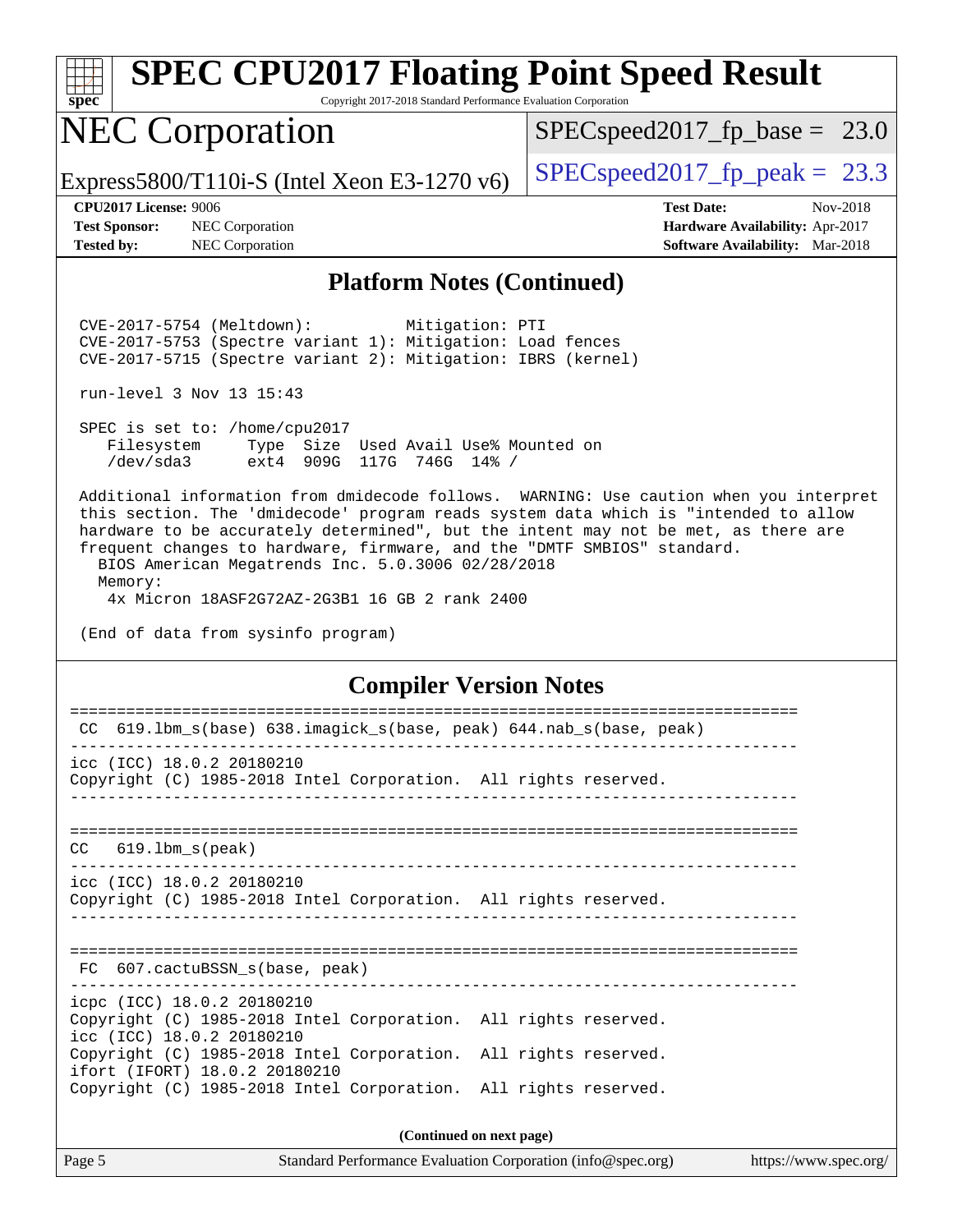| spec <sup>®</sup>                                                  | <b>SPEC CPU2017 Floating Point Speed Result</b>                                                                                                                                                  | Copyright 2017-2018 Standard Performance Evaluation Corporation |                                                             |                                                                                         |                       |          |
|--------------------------------------------------------------------|--------------------------------------------------------------------------------------------------------------------------------------------------------------------------------------------------|-----------------------------------------------------------------|-------------------------------------------------------------|-----------------------------------------------------------------------------------------|-----------------------|----------|
|                                                                    | <b>NEC Corporation</b>                                                                                                                                                                           |                                                                 | $SPEC speed2017_fp\_base = 23.0$                            |                                                                                         |                       |          |
|                                                                    | Express5800/T110i-S (Intel Xeon E3-1270 v6)                                                                                                                                                      |                                                                 | $SPEC speed2017_fp\_peak = 23.3$                            |                                                                                         |                       |          |
| CPU2017 License: 9006<br><b>Test Sponsor:</b><br><b>Tested by:</b> | NEC Corporation<br><b>NEC</b> Corporation                                                                                                                                                        |                                                                 |                                                             | <b>Test Date:</b><br>Hardware Availability: Apr-2017<br>Software Availability: Mar-2018 |                       | Nov-2018 |
|                                                                    |                                                                                                                                                                                                  |                                                                 | <b>Compiler Version Notes (Continued)</b>                   |                                                                                         |                       |          |
|                                                                    |                                                                                                                                                                                                  |                                                                 |                                                             |                                                                                         |                       |          |
| FC.                                                                | 603.bwaves_s(base) 649.fotonik3d_s(base) 654.roms_s(base, peak)<br>ifort (IFORT) 18.0.2 20180210<br>Copyright (C) 1985-2018 Intel Corporation. All rights reserved.                              |                                                                 |                                                             |                                                                                         |                       |          |
| FC                                                                 | 603.bwaves_s(peak) 649.fotonik3d_s(peak)                                                                                                                                                         |                                                                 |                                                             |                                                                                         |                       |          |
|                                                                    | ifort (IFORT) 18.0.2 20180210<br>Copyright (C) 1985-2018 Intel Corporation. All rights reserved.                                                                                                 |                                                                 |                                                             |                                                                                         |                       |          |
|                                                                    | $CC$ 621.wrf_s(base) 627.cam4_s(base, peak) 628.pop2_s(base)                                                                                                                                     |                                                                 |                                                             |                                                                                         |                       |          |
|                                                                    | ifort (IFORT) 18.0.2 20180210<br>Copyright (C) 1985-2018 Intel Corporation. All rights reserved.<br>icc (ICC) 18.0.2 20180210<br>Copyright (C) 1985-2018 Intel Corporation. All rights reserved. |                                                                 |                                                             |                                                                                         |                       |          |
|                                                                    | CC 621.wrf_s(peak) 628.pop2_s(peak)                                                                                                                                                              |                                                                 |                                                             |                                                                                         |                       |          |
|                                                                    | ifort (IFORT) 18.0.2 20180210<br>Copyright (C) 1985-2018 Intel Corporation. All rights reserved.<br>icc (ICC) 18.0.2 20180210                                                                    |                                                                 |                                                             |                                                                                         |                       |          |
|                                                                    | Copyright (C) 1985-2018 Intel Corporation. All rights reserved.                                                                                                                                  |                                                                 |                                                             |                                                                                         |                       |          |
|                                                                    |                                                                                                                                                                                                  | <b>Base Compiler Invocation</b>                                 |                                                             |                                                                                         |                       |          |
| C benchmarks:<br>$\texttt{icc -m64 -std=cl1}$                      |                                                                                                                                                                                                  |                                                                 |                                                             |                                                                                         |                       |          |
| Fortran benchmarks:<br>ifort -m64                                  |                                                                                                                                                                                                  |                                                                 |                                                             |                                                                                         |                       |          |
|                                                                    | Benchmarks using both Fortran and C:<br>ifort -m64 icc -m64 -std=c11                                                                                                                             |                                                                 |                                                             |                                                                                         |                       |          |
|                                                                    |                                                                                                                                                                                                  | (Continued on next page)                                        |                                                             |                                                                                         |                       |          |
| Page 6                                                             |                                                                                                                                                                                                  |                                                                 | Standard Performance Evaluation Corporation (info@spec.org) |                                                                                         | https://www.spec.org/ |          |

<del>un ma</del>ll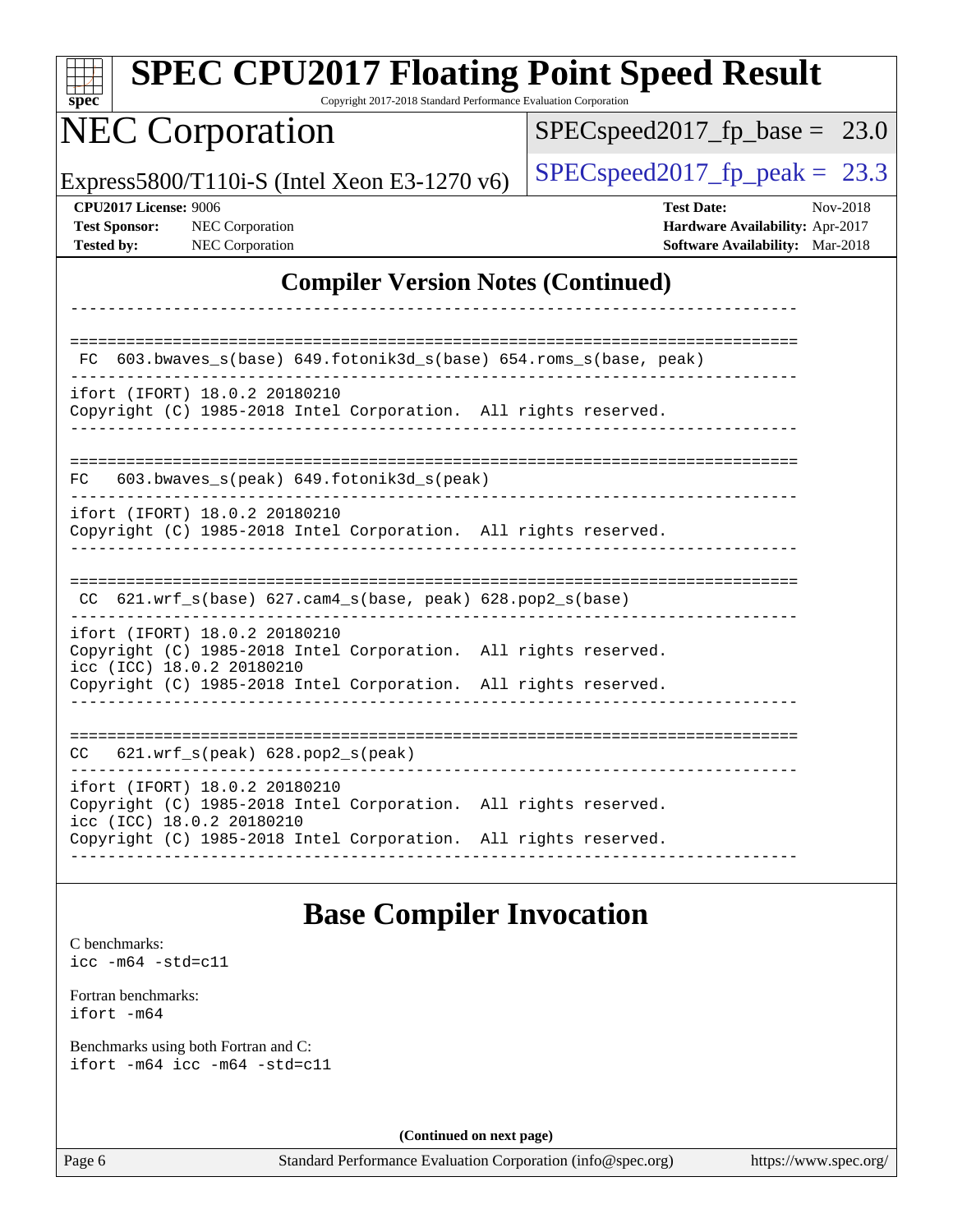

## **[SPEC CPU2017 Floating Point Speed Result](http://www.spec.org/auto/cpu2017/Docs/result-fields.html#SPECCPU2017FloatingPointSpeedResult)**

Copyright 2017-2018 Standard Performance Evaluation Corporation

### NEC Corporation

 $SPECspeed2017_fp\_base = 23.0$ 

Express5800/T110i-S (Intel Xeon E3-1270 v6) [SPECspeed2017\\_fp\\_peak =](http://www.spec.org/auto/cpu2017/Docs/result-fields.html#SPECspeed2017fppeak) 23.3

**[Test Sponsor:](http://www.spec.org/auto/cpu2017/Docs/result-fields.html#TestSponsor)** NEC Corporation **[Hardware Availability:](http://www.spec.org/auto/cpu2017/Docs/result-fields.html#HardwareAvailability)** Apr-2017 **[Tested by:](http://www.spec.org/auto/cpu2017/Docs/result-fields.html#Testedby)** NEC Corporation **[Software Availability:](http://www.spec.org/auto/cpu2017/Docs/result-fields.html#SoftwareAvailability)** Mar-2018

**[CPU2017 License:](http://www.spec.org/auto/cpu2017/Docs/result-fields.html#CPU2017License)** 9006 **[Test Date:](http://www.spec.org/auto/cpu2017/Docs/result-fields.html#TestDate)** Nov-2018

### **[Base Compiler Invocation \(Continued\)](http://www.spec.org/auto/cpu2017/Docs/result-fields.html#BaseCompilerInvocation)**

[Benchmarks using Fortran, C, and C++:](http://www.spec.org/auto/cpu2017/Docs/result-fields.html#BenchmarksusingFortranCandCXX) [icpc -m64](http://www.spec.org/cpu2017/results/res2018q4/cpu2017-20181126-09865.flags.html#user_CC_CXX_FCbase_intel_icpc_64bit_4ecb2543ae3f1412ef961e0650ca070fec7b7afdcd6ed48761b84423119d1bf6bdf5cad15b44d48e7256388bc77273b966e5eb805aefd121eb22e9299b2ec9d9) [icc -m64 -std=c11](http://www.spec.org/cpu2017/results/res2018q4/cpu2017-20181126-09865.flags.html#user_CC_CXX_FCbase_intel_icc_64bit_c11_33ee0cdaae7deeeab2a9725423ba97205ce30f63b9926c2519791662299b76a0318f32ddfffdc46587804de3178b4f9328c46fa7c2b0cd779d7a61945c91cd35) [ifort -m64](http://www.spec.org/cpu2017/results/res2018q4/cpu2017-20181126-09865.flags.html#user_CC_CXX_FCbase_intel_ifort_64bit_24f2bb282fbaeffd6157abe4f878425411749daecae9a33200eee2bee2fe76f3b89351d69a8130dd5949958ce389cf37ff59a95e7a40d588e8d3a57e0c3fd751)

### **[Base Portability Flags](http://www.spec.org/auto/cpu2017/Docs/result-fields.html#BasePortabilityFlags)**

 603.bwaves\_s: [-DSPEC\\_LP64](http://www.spec.org/cpu2017/results/res2018q4/cpu2017-20181126-09865.flags.html#suite_basePORTABILITY603_bwaves_s_DSPEC_LP64) 607.cactuBSSN\_s: [-DSPEC\\_LP64](http://www.spec.org/cpu2017/results/res2018q4/cpu2017-20181126-09865.flags.html#suite_basePORTABILITY607_cactuBSSN_s_DSPEC_LP64) 619.lbm\_s: [-DSPEC\\_LP64](http://www.spec.org/cpu2017/results/res2018q4/cpu2017-20181126-09865.flags.html#suite_basePORTABILITY619_lbm_s_DSPEC_LP64) 621.wrf\_s: [-DSPEC\\_LP64](http://www.spec.org/cpu2017/results/res2018q4/cpu2017-20181126-09865.flags.html#suite_basePORTABILITY621_wrf_s_DSPEC_LP64) [-DSPEC\\_CASE\\_FLAG](http://www.spec.org/cpu2017/results/res2018q4/cpu2017-20181126-09865.flags.html#b621.wrf_s_baseCPORTABILITY_DSPEC_CASE_FLAG) [-convert big\\_endian](http://www.spec.org/cpu2017/results/res2018q4/cpu2017-20181126-09865.flags.html#user_baseFPORTABILITY621_wrf_s_convert_big_endian_c3194028bc08c63ac5d04de18c48ce6d347e4e562e8892b8bdbdc0214820426deb8554edfa529a3fb25a586e65a3d812c835984020483e7e73212c4d31a38223) 627.cam4\_s: [-DSPEC\\_LP64](http://www.spec.org/cpu2017/results/res2018q4/cpu2017-20181126-09865.flags.html#suite_basePORTABILITY627_cam4_s_DSPEC_LP64) [-DSPEC\\_CASE\\_FLAG](http://www.spec.org/cpu2017/results/res2018q4/cpu2017-20181126-09865.flags.html#b627.cam4_s_baseCPORTABILITY_DSPEC_CASE_FLAG) 628.pop2\_s: [-DSPEC\\_LP64](http://www.spec.org/cpu2017/results/res2018q4/cpu2017-20181126-09865.flags.html#suite_basePORTABILITY628_pop2_s_DSPEC_LP64) [-DSPEC\\_CASE\\_FLAG](http://www.spec.org/cpu2017/results/res2018q4/cpu2017-20181126-09865.flags.html#b628.pop2_s_baseCPORTABILITY_DSPEC_CASE_FLAG) [-convert big\\_endian](http://www.spec.org/cpu2017/results/res2018q4/cpu2017-20181126-09865.flags.html#user_baseFPORTABILITY628_pop2_s_convert_big_endian_c3194028bc08c63ac5d04de18c48ce6d347e4e562e8892b8bdbdc0214820426deb8554edfa529a3fb25a586e65a3d812c835984020483e7e73212c4d31a38223) [-assume byterecl](http://www.spec.org/cpu2017/results/res2018q4/cpu2017-20181126-09865.flags.html#user_baseFPORTABILITY628_pop2_s_assume_byterecl_7e47d18b9513cf18525430bbf0f2177aa9bf368bc7a059c09b2c06a34b53bd3447c950d3f8d6c70e3faf3a05c8557d66a5798b567902e8849adc142926523472) 638.imagick\_s: [-DSPEC\\_LP64](http://www.spec.org/cpu2017/results/res2018q4/cpu2017-20181126-09865.flags.html#suite_basePORTABILITY638_imagick_s_DSPEC_LP64) 644.nab\_s: [-DSPEC\\_LP64](http://www.spec.org/cpu2017/results/res2018q4/cpu2017-20181126-09865.flags.html#suite_basePORTABILITY644_nab_s_DSPEC_LP64) 649.fotonik3d\_s: [-DSPEC\\_LP64](http://www.spec.org/cpu2017/results/res2018q4/cpu2017-20181126-09865.flags.html#suite_basePORTABILITY649_fotonik3d_s_DSPEC_LP64) 654.roms\_s: [-DSPEC\\_LP64](http://www.spec.org/cpu2017/results/res2018q4/cpu2017-20181126-09865.flags.html#suite_basePORTABILITY654_roms_s_DSPEC_LP64)

### **[Base Optimization Flags](http://www.spec.org/auto/cpu2017/Docs/result-fields.html#BaseOptimizationFlags)**

#### [C benchmarks](http://www.spec.org/auto/cpu2017/Docs/result-fields.html#Cbenchmarks):

[-Wl,-z,muldefs](http://www.spec.org/cpu2017/results/res2018q4/cpu2017-20181126-09865.flags.html#user_CCbase_link_force_multiple1_b4cbdb97b34bdee9ceefcfe54f4c8ea74255f0b02a4b23e853cdb0e18eb4525ac79b5a88067c842dd0ee6996c24547a27a4b99331201badda8798ef8a743f577) [-xCORE-AVX2](http://www.spec.org/cpu2017/results/res2018q4/cpu2017-20181126-09865.flags.html#user_CCbase_f-xCORE-AVX2) [-ipo](http://www.spec.org/cpu2017/results/res2018q4/cpu2017-20181126-09865.flags.html#user_CCbase_f-ipo) [-O3](http://www.spec.org/cpu2017/results/res2018q4/cpu2017-20181126-09865.flags.html#user_CCbase_f-O3) [-no-prec-div](http://www.spec.org/cpu2017/results/res2018q4/cpu2017-20181126-09865.flags.html#user_CCbase_f-no-prec-div) [-qopt-prefetch](http://www.spec.org/cpu2017/results/res2018q4/cpu2017-20181126-09865.flags.html#user_CCbase_f-qopt-prefetch) [-ffinite-math-only](http://www.spec.org/cpu2017/results/res2018q4/cpu2017-20181126-09865.flags.html#user_CCbase_f_finite_math_only_cb91587bd2077682c4b38af759c288ed7c732db004271a9512da14a4f8007909a5f1427ecbf1a0fb78ff2a814402c6114ac565ca162485bbcae155b5e4258871) [-qopt-mem-layout-trans=3](http://www.spec.org/cpu2017/results/res2018q4/cpu2017-20181126-09865.flags.html#user_CCbase_f-qopt-mem-layout-trans_de80db37974c74b1f0e20d883f0b675c88c3b01e9d123adea9b28688d64333345fb62bc4a798493513fdb68f60282f9a726aa07f478b2f7113531aecce732043) [-qopenmp](http://www.spec.org/cpu2017/results/res2018q4/cpu2017-20181126-09865.flags.html#user_CCbase_qopenmp_16be0c44f24f464004c6784a7acb94aca937f053568ce72f94b139a11c7c168634a55f6653758ddd83bcf7b8463e8028bb0b48b77bcddc6b78d5d95bb1df2967) [-DSPEC\\_OPENMP](http://www.spec.org/cpu2017/results/res2018q4/cpu2017-20181126-09865.flags.html#suite_CCbase_DSPEC_OPENMP) [-L/usr/local/je5.0.1-64/lib](http://www.spec.org/cpu2017/results/res2018q4/cpu2017-20181126-09865.flags.html#user_CCbase_jemalloc_link_path64_4b10a636b7bce113509b17f3bd0d6226c5fb2346b9178c2d0232c14f04ab830f976640479e5c33dc2bcbbdad86ecfb6634cbbd4418746f06f368b512fced5394) [-ljemalloc](http://www.spec.org/cpu2017/results/res2018q4/cpu2017-20181126-09865.flags.html#user_CCbase_jemalloc_link_lib_d1249b907c500fa1c0672f44f562e3d0f79738ae9e3c4a9c376d49f265a04b9c99b167ecedbf6711b3085be911c67ff61f150a17b3472be731631ba4d0471706)

#### [Fortran benchmarks](http://www.spec.org/auto/cpu2017/Docs/result-fields.html#Fortranbenchmarks):

[-Wl,-z,muldefs](http://www.spec.org/cpu2017/results/res2018q4/cpu2017-20181126-09865.flags.html#user_FCbase_link_force_multiple1_b4cbdb97b34bdee9ceefcfe54f4c8ea74255f0b02a4b23e853cdb0e18eb4525ac79b5a88067c842dd0ee6996c24547a27a4b99331201badda8798ef8a743f577) [-DSPEC\\_OPENMP](http://www.spec.org/cpu2017/results/res2018q4/cpu2017-20181126-09865.flags.html#suite_FCbase_DSPEC_OPENMP) [-xCORE-AVX2](http://www.spec.org/cpu2017/results/res2018q4/cpu2017-20181126-09865.flags.html#user_FCbase_f-xCORE-AVX2) [-ipo](http://www.spec.org/cpu2017/results/res2018q4/cpu2017-20181126-09865.flags.html#user_FCbase_f-ipo) [-O3](http://www.spec.org/cpu2017/results/res2018q4/cpu2017-20181126-09865.flags.html#user_FCbase_f-O3) [-no-prec-div](http://www.spec.org/cpu2017/results/res2018q4/cpu2017-20181126-09865.flags.html#user_FCbase_f-no-prec-div) [-qopt-prefetch](http://www.spec.org/cpu2017/results/res2018q4/cpu2017-20181126-09865.flags.html#user_FCbase_f-qopt-prefetch) [-ffinite-math-only](http://www.spec.org/cpu2017/results/res2018q4/cpu2017-20181126-09865.flags.html#user_FCbase_f_finite_math_only_cb91587bd2077682c4b38af759c288ed7c732db004271a9512da14a4f8007909a5f1427ecbf1a0fb78ff2a814402c6114ac565ca162485bbcae155b5e4258871) [-qopt-mem-layout-trans=3](http://www.spec.org/cpu2017/results/res2018q4/cpu2017-20181126-09865.flags.html#user_FCbase_f-qopt-mem-layout-trans_de80db37974c74b1f0e20d883f0b675c88c3b01e9d123adea9b28688d64333345fb62bc4a798493513fdb68f60282f9a726aa07f478b2f7113531aecce732043) [-qopenmp](http://www.spec.org/cpu2017/results/res2018q4/cpu2017-20181126-09865.flags.html#user_FCbase_qopenmp_16be0c44f24f464004c6784a7acb94aca937f053568ce72f94b139a11c7c168634a55f6653758ddd83bcf7b8463e8028bb0b48b77bcddc6b78d5d95bb1df2967) [-nostandard-realloc-lhs](http://www.spec.org/cpu2017/results/res2018q4/cpu2017-20181126-09865.flags.html#user_FCbase_f_2003_std_realloc_82b4557e90729c0f113870c07e44d33d6f5a304b4f63d4c15d2d0f1fab99f5daaed73bdb9275d9ae411527f28b936061aa8b9c8f2d63842963b95c9dd6426b8a) [-L/usr/local/je5.0.1-64/lib](http://www.spec.org/cpu2017/results/res2018q4/cpu2017-20181126-09865.flags.html#user_FCbase_jemalloc_link_path64_4b10a636b7bce113509b17f3bd0d6226c5fb2346b9178c2d0232c14f04ab830f976640479e5c33dc2bcbbdad86ecfb6634cbbd4418746f06f368b512fced5394) [-ljemalloc](http://www.spec.org/cpu2017/results/res2018q4/cpu2017-20181126-09865.flags.html#user_FCbase_jemalloc_link_lib_d1249b907c500fa1c0672f44f562e3d0f79738ae9e3c4a9c376d49f265a04b9c99b167ecedbf6711b3085be911c67ff61f150a17b3472be731631ba4d0471706)

#### [Benchmarks using both Fortran and C](http://www.spec.org/auto/cpu2017/Docs/result-fields.html#BenchmarksusingbothFortranandC):

[-Wl,-z,muldefs](http://www.spec.org/cpu2017/results/res2018q4/cpu2017-20181126-09865.flags.html#user_CC_FCbase_link_force_multiple1_b4cbdb97b34bdee9ceefcfe54f4c8ea74255f0b02a4b23e853cdb0e18eb4525ac79b5a88067c842dd0ee6996c24547a27a4b99331201badda8798ef8a743f577) [-xCORE-AVX2](http://www.spec.org/cpu2017/results/res2018q4/cpu2017-20181126-09865.flags.html#user_CC_FCbase_f-xCORE-AVX2) [-ipo](http://www.spec.org/cpu2017/results/res2018q4/cpu2017-20181126-09865.flags.html#user_CC_FCbase_f-ipo) [-O3](http://www.spec.org/cpu2017/results/res2018q4/cpu2017-20181126-09865.flags.html#user_CC_FCbase_f-O3) [-no-prec-div](http://www.spec.org/cpu2017/results/res2018q4/cpu2017-20181126-09865.flags.html#user_CC_FCbase_f-no-prec-div) [-qopt-prefetch](http://www.spec.org/cpu2017/results/res2018q4/cpu2017-20181126-09865.flags.html#user_CC_FCbase_f-qopt-prefetch) [-ffinite-math-only](http://www.spec.org/cpu2017/results/res2018q4/cpu2017-20181126-09865.flags.html#user_CC_FCbase_f_finite_math_only_cb91587bd2077682c4b38af759c288ed7c732db004271a9512da14a4f8007909a5f1427ecbf1a0fb78ff2a814402c6114ac565ca162485bbcae155b5e4258871) [-qopt-mem-layout-trans=3](http://www.spec.org/cpu2017/results/res2018q4/cpu2017-20181126-09865.flags.html#user_CC_FCbase_f-qopt-mem-layout-trans_de80db37974c74b1f0e20d883f0b675c88c3b01e9d123adea9b28688d64333345fb62bc4a798493513fdb68f60282f9a726aa07f478b2f7113531aecce732043) [-qopenmp](http://www.spec.org/cpu2017/results/res2018q4/cpu2017-20181126-09865.flags.html#user_CC_FCbase_qopenmp_16be0c44f24f464004c6784a7acb94aca937f053568ce72f94b139a11c7c168634a55f6653758ddd83bcf7b8463e8028bb0b48b77bcddc6b78d5d95bb1df2967) [-DSPEC\\_OPENMP](http://www.spec.org/cpu2017/results/res2018q4/cpu2017-20181126-09865.flags.html#suite_CC_FCbase_DSPEC_OPENMP) [-nostandard-realloc-lhs](http://www.spec.org/cpu2017/results/res2018q4/cpu2017-20181126-09865.flags.html#user_CC_FCbase_f_2003_std_realloc_82b4557e90729c0f113870c07e44d33d6f5a304b4f63d4c15d2d0f1fab99f5daaed73bdb9275d9ae411527f28b936061aa8b9c8f2d63842963b95c9dd6426b8a) [-L/usr/local/je5.0.1-64/lib](http://www.spec.org/cpu2017/results/res2018q4/cpu2017-20181126-09865.flags.html#user_CC_FCbase_jemalloc_link_path64_4b10a636b7bce113509b17f3bd0d6226c5fb2346b9178c2d0232c14f04ab830f976640479e5c33dc2bcbbdad86ecfb6634cbbd4418746f06f368b512fced5394) [-ljemalloc](http://www.spec.org/cpu2017/results/res2018q4/cpu2017-20181126-09865.flags.html#user_CC_FCbase_jemalloc_link_lib_d1249b907c500fa1c0672f44f562e3d0f79738ae9e3c4a9c376d49f265a04b9c99b167ecedbf6711b3085be911c67ff61f150a17b3472be731631ba4d0471706)

#### [Benchmarks using Fortran, C, and C++:](http://www.spec.org/auto/cpu2017/Docs/result-fields.html#BenchmarksusingFortranCandCXX)

[-Wl,-z,muldefs](http://www.spec.org/cpu2017/results/res2018q4/cpu2017-20181126-09865.flags.html#user_CC_CXX_FCbase_link_force_multiple1_b4cbdb97b34bdee9ceefcfe54f4c8ea74255f0b02a4b23e853cdb0e18eb4525ac79b5a88067c842dd0ee6996c24547a27a4b99331201badda8798ef8a743f577) [-xCORE-AVX2](http://www.spec.org/cpu2017/results/res2018q4/cpu2017-20181126-09865.flags.html#user_CC_CXX_FCbase_f-xCORE-AVX2) [-ipo](http://www.spec.org/cpu2017/results/res2018q4/cpu2017-20181126-09865.flags.html#user_CC_CXX_FCbase_f-ipo) [-O3](http://www.spec.org/cpu2017/results/res2018q4/cpu2017-20181126-09865.flags.html#user_CC_CXX_FCbase_f-O3) [-no-prec-div](http://www.spec.org/cpu2017/results/res2018q4/cpu2017-20181126-09865.flags.html#user_CC_CXX_FCbase_f-no-prec-div) [-qopt-prefetch](http://www.spec.org/cpu2017/results/res2018q4/cpu2017-20181126-09865.flags.html#user_CC_CXX_FCbase_f-qopt-prefetch) [-ffinite-math-only](http://www.spec.org/cpu2017/results/res2018q4/cpu2017-20181126-09865.flags.html#user_CC_CXX_FCbase_f_finite_math_only_cb91587bd2077682c4b38af759c288ed7c732db004271a9512da14a4f8007909a5f1427ecbf1a0fb78ff2a814402c6114ac565ca162485bbcae155b5e4258871) [-qopt-mem-layout-trans=3](http://www.spec.org/cpu2017/results/res2018q4/cpu2017-20181126-09865.flags.html#user_CC_CXX_FCbase_f-qopt-mem-layout-trans_de80db37974c74b1f0e20d883f0b675c88c3b01e9d123adea9b28688d64333345fb62bc4a798493513fdb68f60282f9a726aa07f478b2f7113531aecce732043) [-qopenmp](http://www.spec.org/cpu2017/results/res2018q4/cpu2017-20181126-09865.flags.html#user_CC_CXX_FCbase_qopenmp_16be0c44f24f464004c6784a7acb94aca937f053568ce72f94b139a11c7c168634a55f6653758ddd83bcf7b8463e8028bb0b48b77bcddc6b78d5d95bb1df2967) [-DSPEC\\_OPENMP](http://www.spec.org/cpu2017/results/res2018q4/cpu2017-20181126-09865.flags.html#suite_CC_CXX_FCbase_DSPEC_OPENMP) [-nostandard-realloc-lhs](http://www.spec.org/cpu2017/results/res2018q4/cpu2017-20181126-09865.flags.html#user_CC_CXX_FCbase_f_2003_std_realloc_82b4557e90729c0f113870c07e44d33d6f5a304b4f63d4c15d2d0f1fab99f5daaed73bdb9275d9ae411527f28b936061aa8b9c8f2d63842963b95c9dd6426b8a) [-L/usr/local/je5.0.1-64/lib](http://www.spec.org/cpu2017/results/res2018q4/cpu2017-20181126-09865.flags.html#user_CC_CXX_FCbase_jemalloc_link_path64_4b10a636b7bce113509b17f3bd0d6226c5fb2346b9178c2d0232c14f04ab830f976640479e5c33dc2bcbbdad86ecfb6634cbbd4418746f06f368b512fced5394) [-ljemalloc](http://www.spec.org/cpu2017/results/res2018q4/cpu2017-20181126-09865.flags.html#user_CC_CXX_FCbase_jemalloc_link_lib_d1249b907c500fa1c0672f44f562e3d0f79738ae9e3c4a9c376d49f265a04b9c99b167ecedbf6711b3085be911c67ff61f150a17b3472be731631ba4d0471706)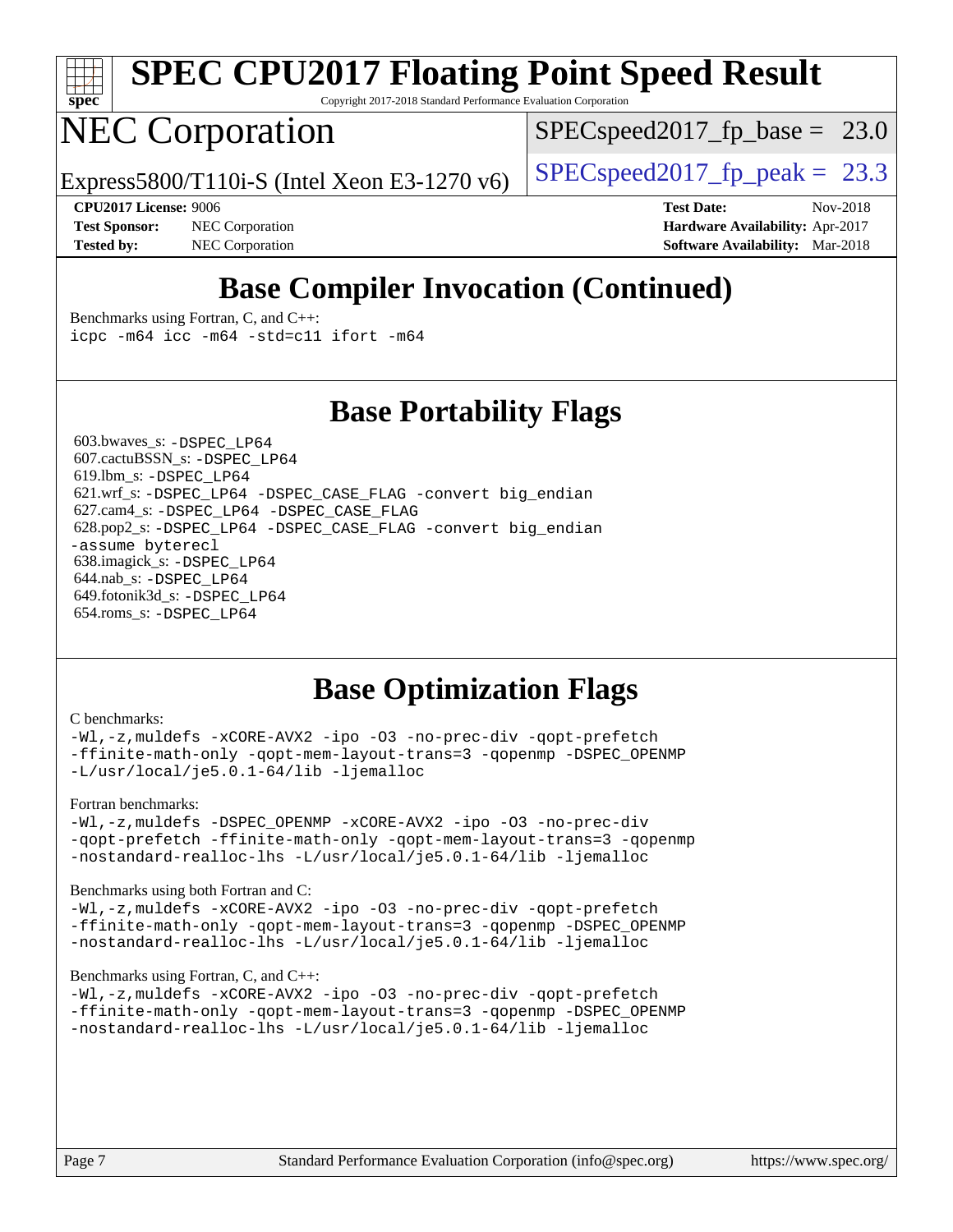| spe<br>Ľ |  |  |  |  |  |  |  |
|----------|--|--|--|--|--|--|--|

# **[SPEC CPU2017 Floating Point Speed Result](http://www.spec.org/auto/cpu2017/Docs/result-fields.html#SPECCPU2017FloatingPointSpeedResult)**

Copyright 2017-2018 Standard Performance Evaluation Corporation

## NEC Corporation

 $SPECspeed2017_fp\_base = 23.0$ 

Express5800/T110i-S (Intel Xeon E3-1270 v6)  $\left|$  [SPECspeed2017\\_fp\\_peak =](http://www.spec.org/auto/cpu2017/Docs/result-fields.html#SPECspeed2017fppeak) 23.3

**[Test Sponsor:](http://www.spec.org/auto/cpu2017/Docs/result-fields.html#TestSponsor)** NEC Corporation **[Hardware Availability:](http://www.spec.org/auto/cpu2017/Docs/result-fields.html#HardwareAvailability)** Apr-2017 **[Tested by:](http://www.spec.org/auto/cpu2017/Docs/result-fields.html#Testedby)** NEC Corporation **[Software Availability:](http://www.spec.org/auto/cpu2017/Docs/result-fields.html#SoftwareAvailability)** Mar-2018

**[CPU2017 License:](http://www.spec.org/auto/cpu2017/Docs/result-fields.html#CPU2017License)** 9006 **[Test Date:](http://www.spec.org/auto/cpu2017/Docs/result-fields.html#TestDate)** Nov-2018

### **[Peak Compiler Invocation](http://www.spec.org/auto/cpu2017/Docs/result-fields.html#PeakCompilerInvocation)**

[C benchmarks](http://www.spec.org/auto/cpu2017/Docs/result-fields.html#Cbenchmarks): [icc -m64 -std=c11](http://www.spec.org/cpu2017/results/res2018q4/cpu2017-20181126-09865.flags.html#user_CCpeak_intel_icc_64bit_c11_33ee0cdaae7deeeab2a9725423ba97205ce30f63b9926c2519791662299b76a0318f32ddfffdc46587804de3178b4f9328c46fa7c2b0cd779d7a61945c91cd35)

[Fortran benchmarks](http://www.spec.org/auto/cpu2017/Docs/result-fields.html#Fortranbenchmarks): [ifort -m64](http://www.spec.org/cpu2017/results/res2018q4/cpu2017-20181126-09865.flags.html#user_FCpeak_intel_ifort_64bit_24f2bb282fbaeffd6157abe4f878425411749daecae9a33200eee2bee2fe76f3b89351d69a8130dd5949958ce389cf37ff59a95e7a40d588e8d3a57e0c3fd751)

[Benchmarks using both Fortran and C](http://www.spec.org/auto/cpu2017/Docs/result-fields.html#BenchmarksusingbothFortranandC): [ifort -m64](http://www.spec.org/cpu2017/results/res2018q4/cpu2017-20181126-09865.flags.html#user_CC_FCpeak_intel_ifort_64bit_24f2bb282fbaeffd6157abe4f878425411749daecae9a33200eee2bee2fe76f3b89351d69a8130dd5949958ce389cf37ff59a95e7a40d588e8d3a57e0c3fd751) [icc -m64 -std=c11](http://www.spec.org/cpu2017/results/res2018q4/cpu2017-20181126-09865.flags.html#user_CC_FCpeak_intel_icc_64bit_c11_33ee0cdaae7deeeab2a9725423ba97205ce30f63b9926c2519791662299b76a0318f32ddfffdc46587804de3178b4f9328c46fa7c2b0cd779d7a61945c91cd35)

[Benchmarks using Fortran, C, and C++:](http://www.spec.org/auto/cpu2017/Docs/result-fields.html#BenchmarksusingFortranCandCXX) [icpc -m64](http://www.spec.org/cpu2017/results/res2018q4/cpu2017-20181126-09865.flags.html#user_CC_CXX_FCpeak_intel_icpc_64bit_4ecb2543ae3f1412ef961e0650ca070fec7b7afdcd6ed48761b84423119d1bf6bdf5cad15b44d48e7256388bc77273b966e5eb805aefd121eb22e9299b2ec9d9) [icc -m64 -std=c11](http://www.spec.org/cpu2017/results/res2018q4/cpu2017-20181126-09865.flags.html#user_CC_CXX_FCpeak_intel_icc_64bit_c11_33ee0cdaae7deeeab2a9725423ba97205ce30f63b9926c2519791662299b76a0318f32ddfffdc46587804de3178b4f9328c46fa7c2b0cd779d7a61945c91cd35) [ifort -m64](http://www.spec.org/cpu2017/results/res2018q4/cpu2017-20181126-09865.flags.html#user_CC_CXX_FCpeak_intel_ifort_64bit_24f2bb282fbaeffd6157abe4f878425411749daecae9a33200eee2bee2fe76f3b89351d69a8130dd5949958ce389cf37ff59a95e7a40d588e8d3a57e0c3fd751)

### **[Peak Portability Flags](http://www.spec.org/auto/cpu2017/Docs/result-fields.html#PeakPortabilityFlags)**

Same as Base Portability Flags

### **[Peak Optimization Flags](http://www.spec.org/auto/cpu2017/Docs/result-fields.html#PeakOptimizationFlags)**

[C benchmarks](http://www.spec.org/auto/cpu2017/Docs/result-fields.html#Cbenchmarks):

619.lbm\_s: basepeak = yes

638.imagick\_s: basepeak = yes

 $644$ .nab\_s: basepeak = yes

[Fortran benchmarks](http://www.spec.org/auto/cpu2017/Docs/result-fields.html#Fortranbenchmarks):

 603.bwaves\_s: [-prof-gen](http://www.spec.org/cpu2017/results/res2018q4/cpu2017-20181126-09865.flags.html#user_peakPASS1_FFLAGSPASS1_LDFLAGS603_bwaves_s_prof_gen_5aa4926d6013ddb2a31985c654b3eb18169fc0c6952a63635c234f711e6e63dd76e94ad52365559451ec499a2cdb89e4dc58ba4c67ef54ca681ffbe1461d6b36)(pass 1) [-prof-use](http://www.spec.org/cpu2017/results/res2018q4/cpu2017-20181126-09865.flags.html#user_peakPASS2_FFLAGSPASS2_LDFLAGS603_bwaves_s_prof_use_1a21ceae95f36a2b53c25747139a6c16ca95bd9def2a207b4f0849963b97e94f5260e30a0c64f4bb623698870e679ca08317ef8150905d41bd88c6f78df73f19)(pass 2) [-DSPEC\\_SUPPRESS\\_OPENMP](http://www.spec.org/cpu2017/results/res2018q4/cpu2017-20181126-09865.flags.html#suite_peakPASS1_FOPTIMIZE603_bwaves_s_DSPEC_SUPPRESS_OPENMP) [-DSPEC\\_OPENMP](http://www.spec.org/cpu2017/results/res2018q4/cpu2017-20181126-09865.flags.html#suite_peakPASS2_FOPTIMIZE603_bwaves_s_DSPEC_OPENMP) [-O2](http://www.spec.org/cpu2017/results/res2018q4/cpu2017-20181126-09865.flags.html#user_peakPASS1_FOPTIMIZE603_bwaves_s_f-O2) [-xCORE-AVX2](http://www.spec.org/cpu2017/results/res2018q4/cpu2017-20181126-09865.flags.html#user_peakPASS2_FOPTIMIZE603_bwaves_s_f-xCORE-AVX2) [-qopt-prefetch](http://www.spec.org/cpu2017/results/res2018q4/cpu2017-20181126-09865.flags.html#user_peakPASS1_FOPTIMIZEPASS2_FOPTIMIZE603_bwaves_s_f-qopt-prefetch) [-ipo](http://www.spec.org/cpu2017/results/res2018q4/cpu2017-20181126-09865.flags.html#user_peakPASS2_FOPTIMIZE603_bwaves_s_f-ipo) [-O3](http://www.spec.org/cpu2017/results/res2018q4/cpu2017-20181126-09865.flags.html#user_peakPASS2_FOPTIMIZE603_bwaves_s_f-O3) [-ffinite-math-only](http://www.spec.org/cpu2017/results/res2018q4/cpu2017-20181126-09865.flags.html#user_peakPASS1_FOPTIMIZEPASS2_FOPTIMIZE603_bwaves_s_f_finite_math_only_cb91587bd2077682c4b38af759c288ed7c732db004271a9512da14a4f8007909a5f1427ecbf1a0fb78ff2a814402c6114ac565ca162485bbcae155b5e4258871) [-no-prec-div](http://www.spec.org/cpu2017/results/res2018q4/cpu2017-20181126-09865.flags.html#user_peakPASS2_FOPTIMIZE603_bwaves_s_f-no-prec-div) [-qopt-mem-layout-trans=3](http://www.spec.org/cpu2017/results/res2018q4/cpu2017-20181126-09865.flags.html#user_peakPASS1_FOPTIMIZEPASS2_FOPTIMIZE603_bwaves_s_f-qopt-mem-layout-trans_de80db37974c74b1f0e20d883f0b675c88c3b01e9d123adea9b28688d64333345fb62bc4a798493513fdb68f60282f9a726aa07f478b2f7113531aecce732043) [-qopenmp](http://www.spec.org/cpu2017/results/res2018q4/cpu2017-20181126-09865.flags.html#user_peakPASS2_FOPTIMIZE603_bwaves_s_qopenmp_16be0c44f24f464004c6784a7acb94aca937f053568ce72f94b139a11c7c168634a55f6653758ddd83bcf7b8463e8028bb0b48b77bcddc6b78d5d95bb1df2967) [-nostandard-realloc-lhs](http://www.spec.org/cpu2017/results/res2018q4/cpu2017-20181126-09865.flags.html#user_peakEXTRA_FOPTIMIZE603_bwaves_s_f_2003_std_realloc_82b4557e90729c0f113870c07e44d33d6f5a304b4f63d4c15d2d0f1fab99f5daaed73bdb9275d9ae411527f28b936061aa8b9c8f2d63842963b95c9dd6426b8a)

649.fotonik3d\_s: Same as 603.bwaves\_s

 654.roms\_s: [-DSPEC\\_OPENMP](http://www.spec.org/cpu2017/results/res2018q4/cpu2017-20181126-09865.flags.html#suite_peakFOPTIMIZE654_roms_s_DSPEC_OPENMP) [-xCORE-AVX2](http://www.spec.org/cpu2017/results/res2018q4/cpu2017-20181126-09865.flags.html#user_peakFOPTIMIZE654_roms_s_f-xCORE-AVX2) [-ipo](http://www.spec.org/cpu2017/results/res2018q4/cpu2017-20181126-09865.flags.html#user_peakFOPTIMIZE654_roms_s_f-ipo) [-O3](http://www.spec.org/cpu2017/results/res2018q4/cpu2017-20181126-09865.flags.html#user_peakFOPTIMIZE654_roms_s_f-O3) [-no-prec-div](http://www.spec.org/cpu2017/results/res2018q4/cpu2017-20181126-09865.flags.html#user_peakFOPTIMIZE654_roms_s_f-no-prec-div) [-qopt-prefetch](http://www.spec.org/cpu2017/results/res2018q4/cpu2017-20181126-09865.flags.html#user_peakFOPTIMIZE654_roms_s_f-qopt-prefetch) [-ffinite-math-only](http://www.spec.org/cpu2017/results/res2018q4/cpu2017-20181126-09865.flags.html#user_peakFOPTIMIZE654_roms_s_f_finite_math_only_cb91587bd2077682c4b38af759c288ed7c732db004271a9512da14a4f8007909a5f1427ecbf1a0fb78ff2a814402c6114ac565ca162485bbcae155b5e4258871) [-qopt-mem-layout-trans=3](http://www.spec.org/cpu2017/results/res2018q4/cpu2017-20181126-09865.flags.html#user_peakFOPTIMIZE654_roms_s_f-qopt-mem-layout-trans_de80db37974c74b1f0e20d883f0b675c88c3b01e9d123adea9b28688d64333345fb62bc4a798493513fdb68f60282f9a726aa07f478b2f7113531aecce732043) [-qopenmp](http://www.spec.org/cpu2017/results/res2018q4/cpu2017-20181126-09865.flags.html#user_peakFOPTIMIZE654_roms_s_qopenmp_16be0c44f24f464004c6784a7acb94aca937f053568ce72f94b139a11c7c168634a55f6653758ddd83bcf7b8463e8028bb0b48b77bcddc6b78d5d95bb1df2967) [-nostandard-realloc-lhs](http://www.spec.org/cpu2017/results/res2018q4/cpu2017-20181126-09865.flags.html#user_peakEXTRA_FOPTIMIZE654_roms_s_f_2003_std_realloc_82b4557e90729c0f113870c07e44d33d6f5a304b4f63d4c15d2d0f1fab99f5daaed73bdb9275d9ae411527f28b936061aa8b9c8f2d63842963b95c9dd6426b8a)

[Benchmarks using both Fortran and C](http://www.spec.org/auto/cpu2017/Docs/result-fields.html#BenchmarksusingbothFortranandC):

**(Continued on next page)**